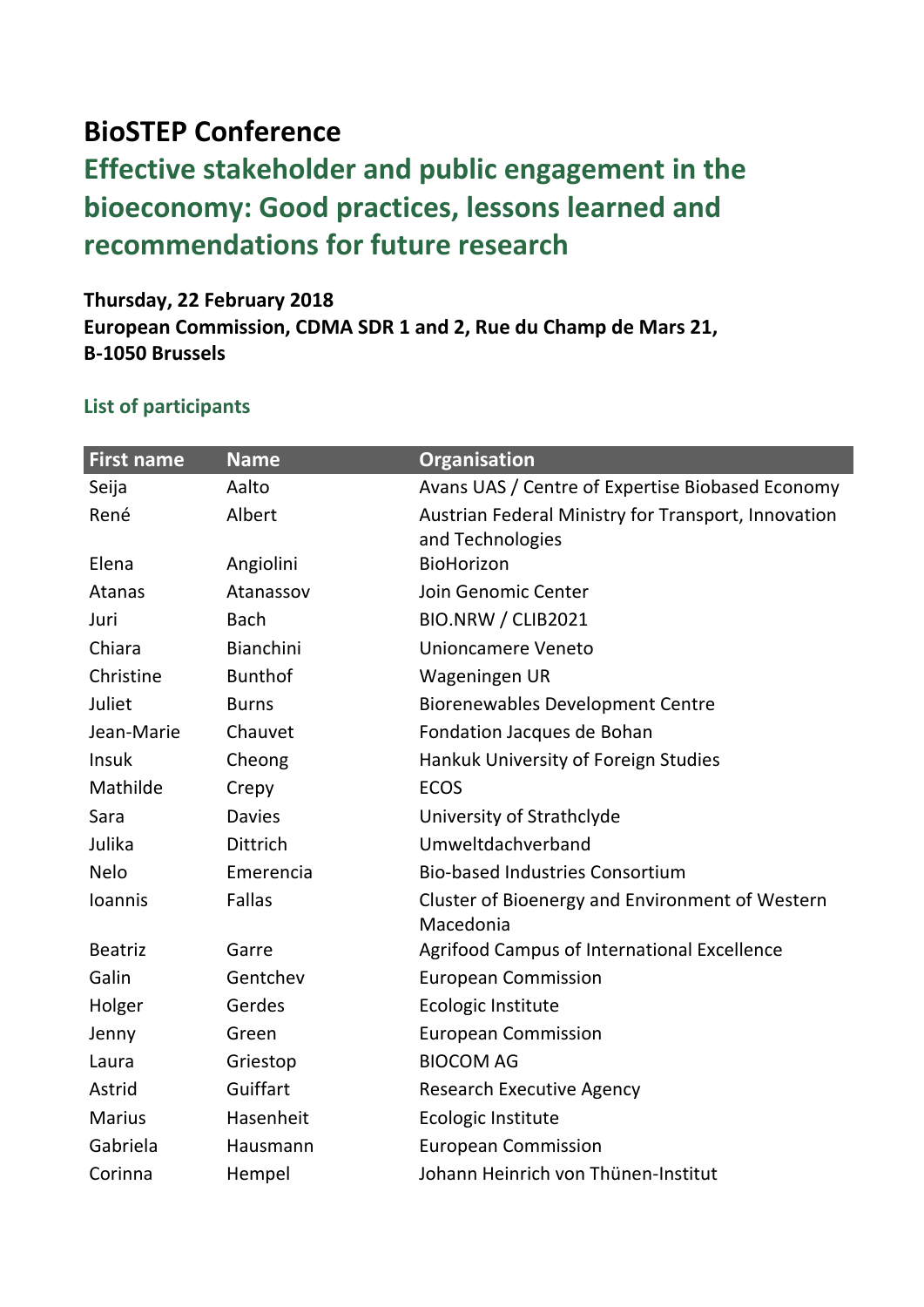| <b>First name</b> | <b>Name</b>       | Organisation                                         |
|-------------------|-------------------|------------------------------------------------------|
| Joanna            | Inglis            | EuropaBio                                            |
| Raluca-Ioana      | lorgulescu        | Institute for Economic Forecasting (IPE)             |
| Mateusz           | Izbicki           | University of Lodz                                   |
| Rainer            | Janssen           | <b>WIP Renewable Energies</b>                        |
| Georgios          | Karkampasis       | Cefic                                                |
| Georgios          | Kastrinos         | <b>European Commission</b>                           |
| Zoritza           | Kiresiewa         | Ecologic Institute                                   |
| Deniz             | Koca              | <b>Lund University</b>                               |
| Lea               | König             | DECHEMA e.V.                                         |
| Hannu             | Koponen           | <b>Regional Council of Central Finland</b>           |
| Remco             | Kranendonk        | Wageningen UR                                        |
| Małgorzata        | Krzywonos         | <b>Wrocław University of Economics</b>               |
| Patrick           | Kuijken           | <b>Avans UAS</b>                                     |
| Waldemar          | Kütt              | <b>European Commission</b>                           |
| James             | Ling              | Greenovate! Europe                                   |
| Jesper            | Lund-Larsen       | <b>United Federation of Danish Workers</b>           |
| Valentina         | Mabilia           | <b>European Commission</b>                           |
| <b>Kristaps</b>   | <b>Makovskis</b>  | <b>LSFRI Silava</b>                                  |
| <b>Boris</b>      | Mannhardt         | <b>BIOCOM AG</b>                                     |
| Natasa            | Markovska         | International Center for Sustainable Development     |
|                   |                   | of Energy, Water and Environment Systems<br>(SDEWES) |
| Catherine         | Marston           | <b>Welsh Higher Education Brussels</b>               |
| Harald            | Mauser            | European Forest Institute                            |
| Filippo           | Mazzariol         | Unioncamere Veneto                                   |
| Chiara            | Mazzetti          | Ecologic Institute                                   |
| Kate              | Millar            | University of Nottingham                             |
| Jorge             | Molina Villanueva | <b>ADItech Foundation</b>                            |
| Diego             | Moñux             | Science & Innovation Link Office                     |
| Alexandra         | <b>Neyts</b>      | European Aquaculture Technology and Innovation       |
|                   |                   | Platform (EATiP)                                     |
| Michelle          | Nitschmann        | Prospex byba                                         |
| Maria Jose        | Ospina Fadul      | Science & Innovation Link Office                     |
| Greet             | Overbeek          | Wageningen UR                                        |
| Irene             | Palomino          | Fundecyt-PCTEX                                       |
| Hannu             | Panttila          | <b>Geological Survey of Finland</b>                  |
| Victor J.         | Perez-Rubio       | European Schoolnet                                   |
| Marion            | Perrin            | <b>EBN</b>                                           |